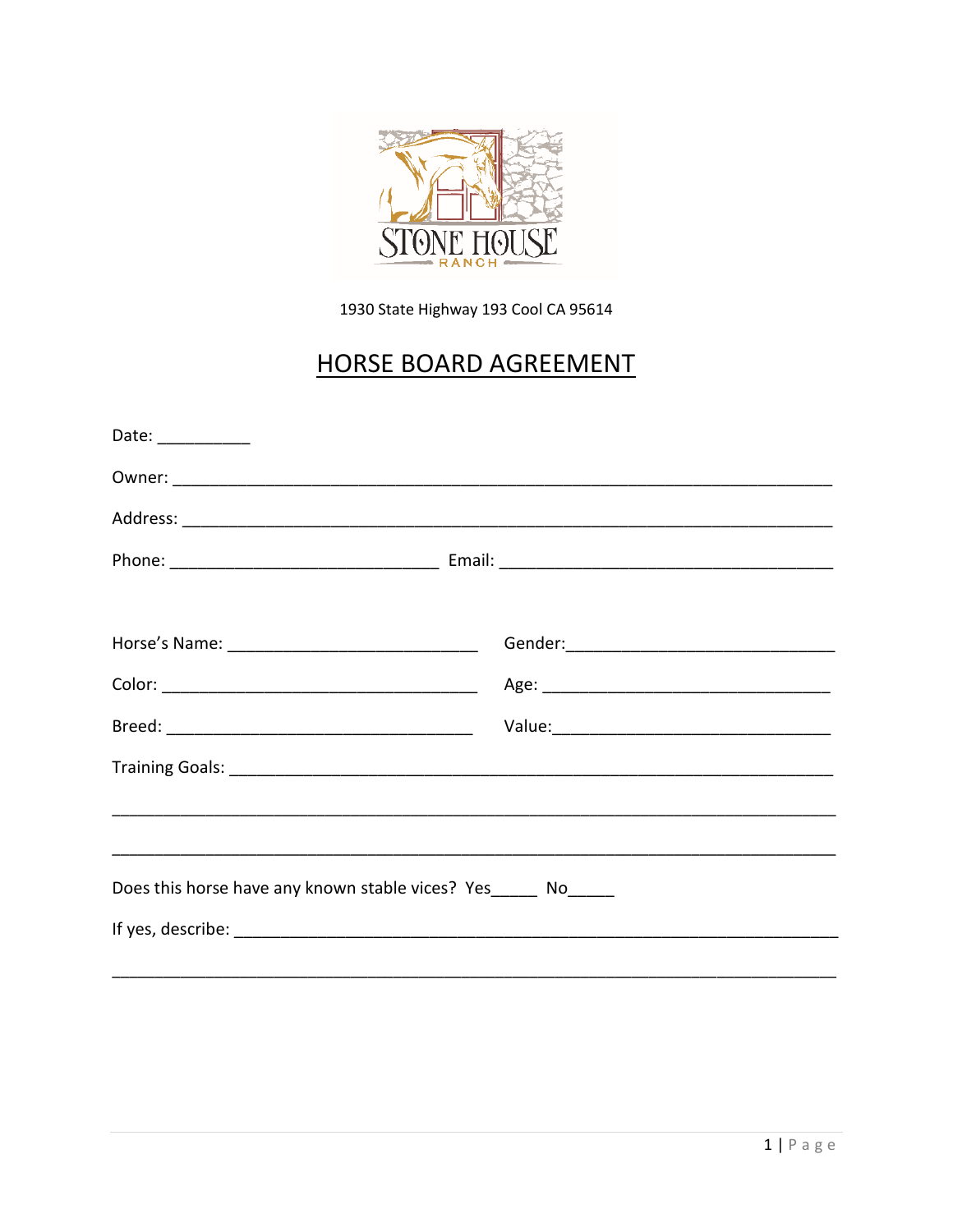# **VACCINATIONS** (EWE, Tetanus, Flu/Rhino are required while on site)

Date last wormed and wormer used **EXACT 2008** 

Dates of vaccinations: EWE \_\_\_\_\_\_\_\_\_\_\_\_\_\_\_ Tetanus\_\_\_\_\_\_\_\_\_\_\_\_\_\_\_\_\_\_\_\_\_\_\_\_\_\_\_\_\_\_\_

Rhino\_\_\_\_\_\_\_\_\_\_\_\_\_\_\_\_ Other\_\_\_\_\_\_\_\_\_\_\_\_\_\_\_\_\_\_\_\_\_\_\_\_\_\_\_\_\_\_\_\_\_

Flu/rhino recommended twice yearly. EWE and Tetnus recommended once a year. Strangles, West Nile, and Rabies vaccinations are recommended but not required.

IF YOUR HORSE IS SICK OR HAS BEEN IN CONTACT WITH SICK HORSES, DO NOT BRING THEM ON THE PREMISES. IF YOU NEED HELP WITH QUARANTINE, PLEASE NOTIFY IN ADVANCE SO WE CAN MAKE A PLAN.

### **VETERINARIAN EMERGENCY**

In the event of an emergency, if OWNER cannot be contacted, \$ allowance is authorized to be spent on veterinarian care.

OWNER DOES / DOES NOT authorize surgery on said horse.

#### **Health Overview**

Horses coming into the barn should be healthy. They should be vaccinated in accordance with Stone House policy. Owners are aware that this is a public facility with a rotating cycle of horses and should confer with their veterinarian to make the best vaccine plan for said horse. Dental maintenance is strongly recommended. Hooves should be current on trimming or shoeing. If your horse is due for anything and would like my help in scheduling, please let me know.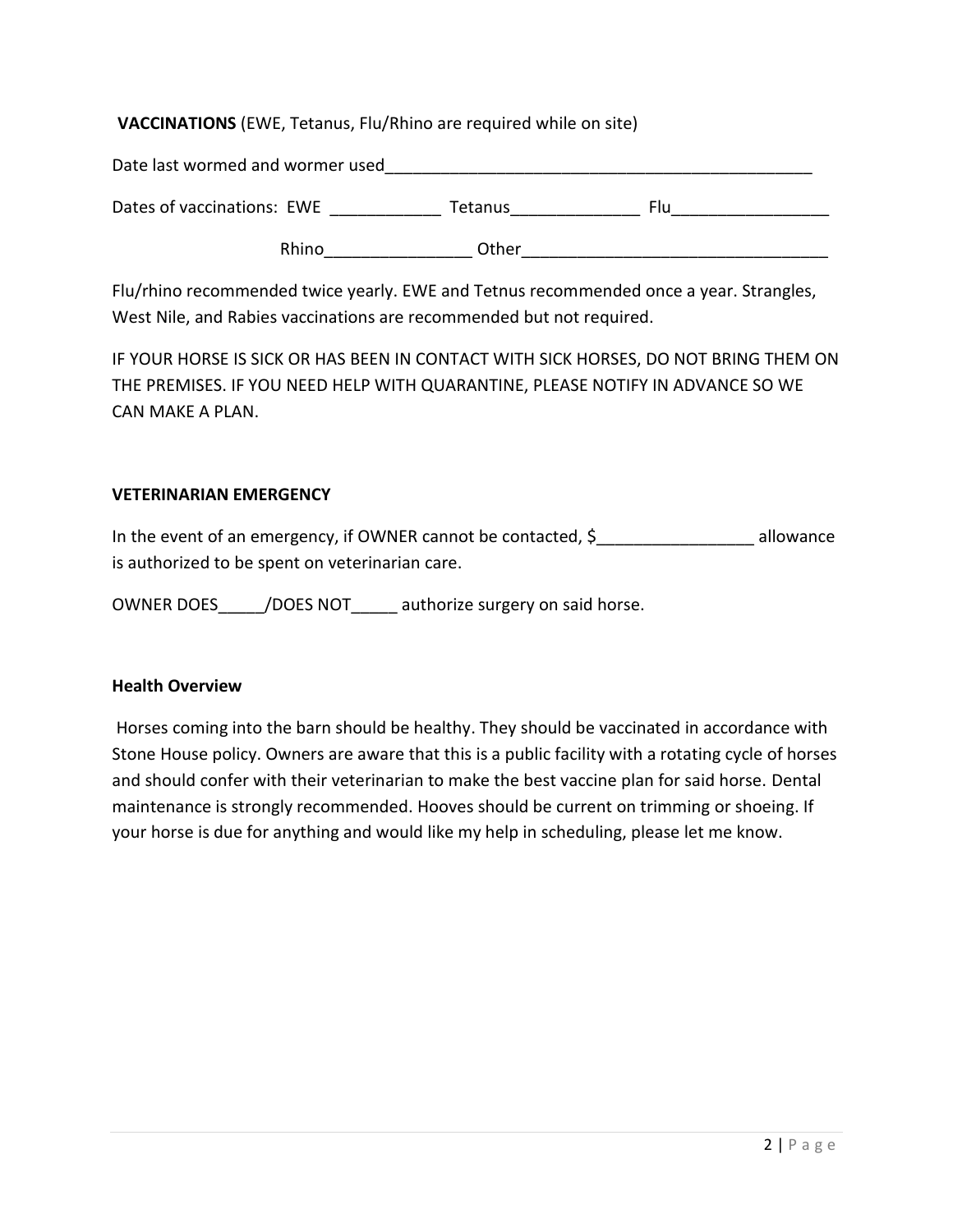

# MONTHLY BASE PRICE

| "Cramer or Red Barn" stall                                                                                                                                                                      | \$500         | \$ |
|-------------------------------------------------------------------------------------------------------------------------------------------------------------------------------------------------|---------------|----|
| Oversized stall (Cramer Barn, when available)                                                                                                                                                   | \$550         | \$ |
| "Mona Lisa" Mare motel                                                                                                                                                                          | \$500         | \$ |
| Pasture                                                                                                                                                                                         | \$400         | \$ |
| <b>EXTRAS</b><br>Not all "extra" amenities may be available to pasture horses.<br>Please inquire.<br>Supplements<br>(required to be pre-bagged and brought in mouse proof<br>storage container) | \$30          | \$ |
| Blanketing                                                                                                                                                                                      | \$30          | \$ |
| Turnout<br>(3x a week)                                                                                                                                                                          | \$30          | \$ |
| Extra Hay                                                                                                                                                                                       | \$50          | \$ |
| <b>Extra Shavings</b><br>(billed at the end of cycle, check if you would like extra bedding)                                                                                                    |               | \$ |
| <b>Trailer Parking</b>                                                                                                                                                                          | \$40          | \$ |
| <b>Vet/Farrier Handling</b>                                                                                                                                                                     | \$25          | \$ |
|                                                                                                                                                                                                 | <b>TOTAL:</b> | \$ |

\*Please inquire for availability on available space and amenities.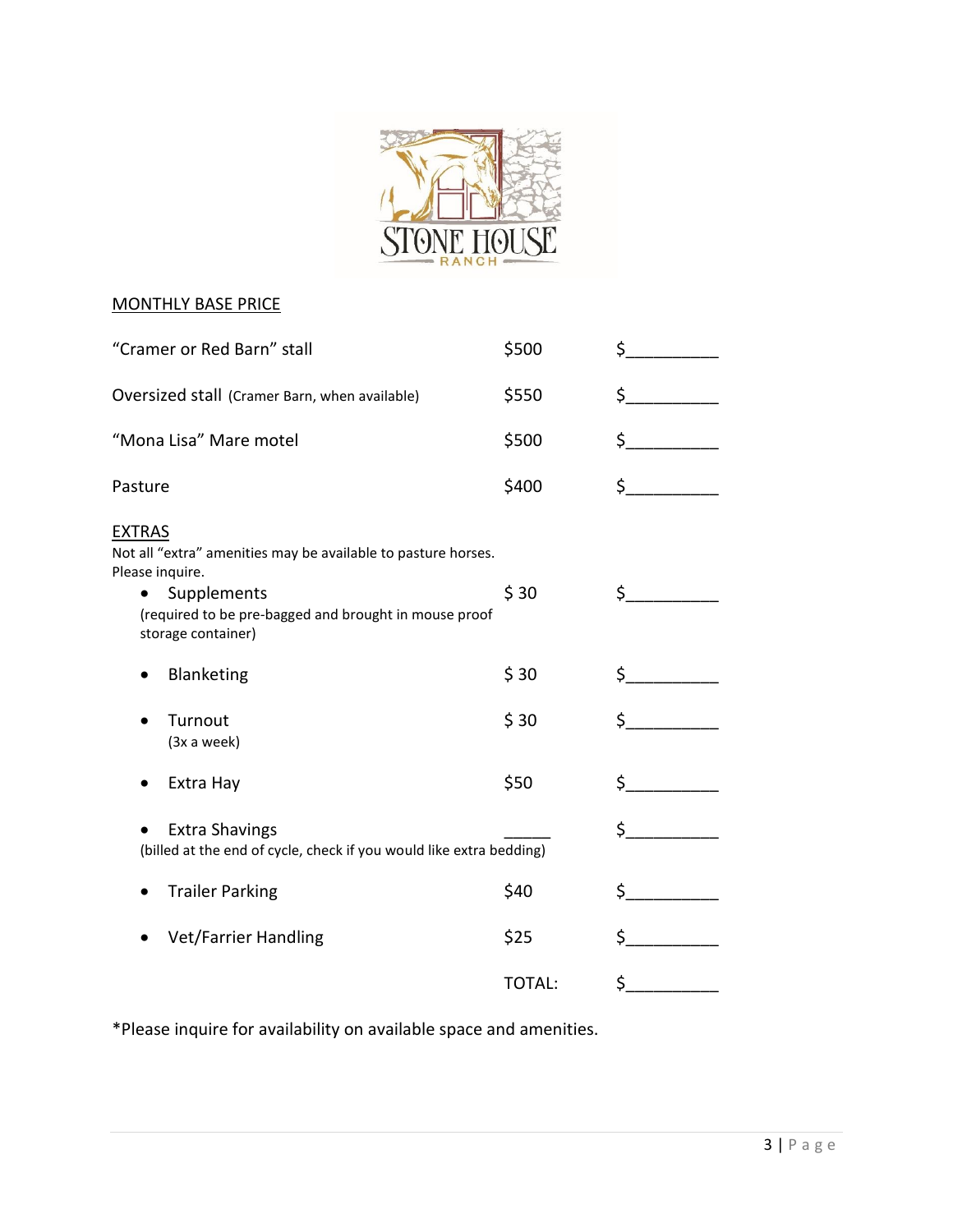\*\*Owner's are responsible for damage incurred by boarded horses. Additional expenses will be

billed for, in such an event.

# **PLEASE READ CAREFULLY BEFORE SIGNING THIS TRAINER DOES NOT GUARANTEE YOUR SAFETY OR THAT OF YOUR HORSES IT IS HEREBY AGREED TO AS FOLLOWS:**

- 1. OWNER agrees to pay the pre-determined board fee, based off the payment calculator. Payment is due at time of service unless otherwise agreed upon in advance.
- 2. A \$25 returned check fee will be charged on all returned checks.
- 3. A \$25 late fee will be charged on accounts not paid by the  $5<sup>th</sup>$  of each month.
- 4. OWNER will honor a 30 day notice requirement before termination of this contract.
- 5. OWNER will assume responsibility for damages and expenses incurred by boarded horses.
- 6. **RISK OF LOSS -** During the time that the horse(s) is/are in the custody of STABLE, STABLE shall not be liable for any sickness, disease, theft, death or injury which may be suffered by the horse. This includes, but is not limited to, any personal injury or disability the horse may receive while on STABLE premises. OWNER fully understands and hereby acknowledges that STABLE does not carry any insurance on any horse(s) not owned by STABLE. Such insurance for boarding or any other purposes, for which the horse(s) is/are covered under any public liability, accidental injury, theft or equine mortality insurance, and that all risks relating to boarding of horse(s), or for any other reason, for which the horse(s) is/are in the possession of STABLE, are to be borne by OWNER.
- 7. **HOLD HARMLESS -** OWNER agrees to hold STABLE harmless from any claim resulting from damage or injury caused by said horse, OWNER or their guests and invitees, to anyone, including but not limited to legal fees and/or expenses incurred by STABLE in defense of such claims. All guests and invitees must sign a Release of Liability.
- 8. **DIRECT LOSS TO PERSONAL PROPERTY WARNING** OWNER is hereby warned that while on STABLE premises direct loss or damage, theft or injury to OWNER's horse, tack, equipment, trailer, etc. is not covered by STABLE insurance. The actual OWNER, having the financial interest in such items, must carry their own personal insurance policy.
- 9. OWNER understands that horses are large, possibly dangerous, flighty living animals that can frequently injure themselves. With that, OWNER agrees that while the horse is boarded with STABLE, STABLE shall not be liable for any injury, sickness, death or theft suffered by the horse of any other cause of action arising from or connecting to the boarding/training of said horse.
- 10. **REALEASE OF LIABILITY** In consideration of STABLE undertaking the incidental services under the terms set forth herein. I, the undersigned OWNER, do agree to hold harmless and release the STABLE, STABLE owners, agents, employees, officers, directors,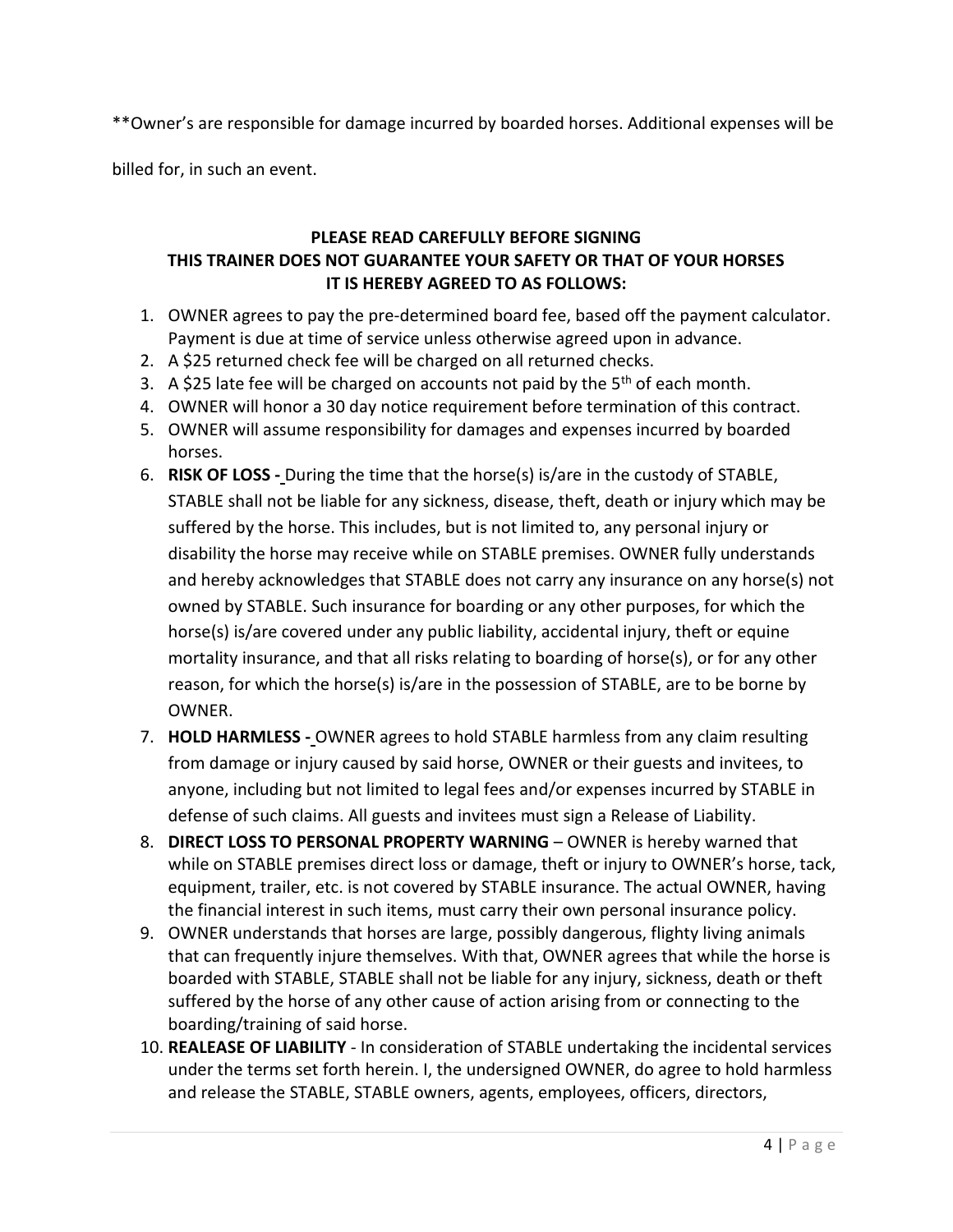representatives, assigns, members, premises owners, affiliated organizations, and insurers, and others acting on STABLE's behalf, (hereinafter, collectively referred to as "Associates"), of all claims, demands, causes of action, and legal liability, whether the same be known or unknown, anticipated or unanticipated, due to STABLE's and/or STABLE's Associates ordinary negligence; and I do further agree that except in the event of the STABLE's gross negligence and willful and wanton misconduct, I shall not bring any claims, demands, legal actions and causes of action, against the STABLE and STABLE's Associates as stated above in this clause, for any economic and non-economic losses due to bodily injury, death, property damage, and injury to the animals, and/or by me and/or my minor child or legal ward, in relation to the premises and operations of the STABLE.

- 11. **EMERGENCY CARE** STABLE agrees to attempt to contact OWNER should STABLE determine veterinary treatment is needed for said horse(s), but, if STABLE is unable to contact OWNER, STABLE is then authorized to secure emergency veterinary, and farrier care required for the health and well-being of said horse(s). All costs of such care incurred shall be paid by OWNER within fifteen (15) days from the date OWNER receives notice thereof, or STABLE is authorized, as OWNER's agent, to arrange direct billing to OWNER. STABLE shall assume that OWNER desires surgical care if recommended by a veterinarian in the event of colic, or other life threatening illness, unless STABLE is instructed herein by OWNER or on OWNER's Information Sheets, that the horse(s) is/are not surgical candidates. OWNER agrees to notify STABLE of any and all change of addresses, emergency telephone numbers, itineraries or other information reasonably necessary to contact OWNER in the event of an emergency. In the event OWNER departs for vacation or is otherwise unavailable, prior to departure OWNER shall notify STABLE as to what party is authorized to make decisions in OWNER's place with regard to the health, well-being, and/or medical treatment of the horse(s).
- 12. **OWNER RIGHT OF TERMINATION** Upon written notice to the STABLE the OWNER may terminate this agreement for any reason. OWNER is not entitled to a refund. STABLE shall be paid for all fees incurred up to the termination time. After all fees have been paid in full this agreement is concluded.
- 13. **RIGHT OF LIEN** STABLE has the right of lien as set forth in the law of the State of California for the amount due for the board and shall have the right, without process of law, to retain said horse until the indebtedness is satisfactorily paid in full. Any horse left for 90 days past last date of any payment due will be considered abandoned and will be sold as STABLE sees fit with now reimbursement or recoup of any sales money over and above the outstanding bill by original OWNER.
- 14. **AGREEMENT SCOPE AND TERRITORY** This agreement shall be legally binding upon the STABL and the OWNER or OWNER's parents or legal guardians, should OWNER be a minor, when signed by both parties. This agreement is entered into in the state and county of domicile of the STABLE and will be interpreted and enforced under the laws of California. Any disputes by the OWNER shall be litigated in and venue shall be the county in which STABLE is physically located. If any clause, phrases or word is in conflict with State Law then that single part is null and void and the other portions hereof shall be deemed in full force and effect.